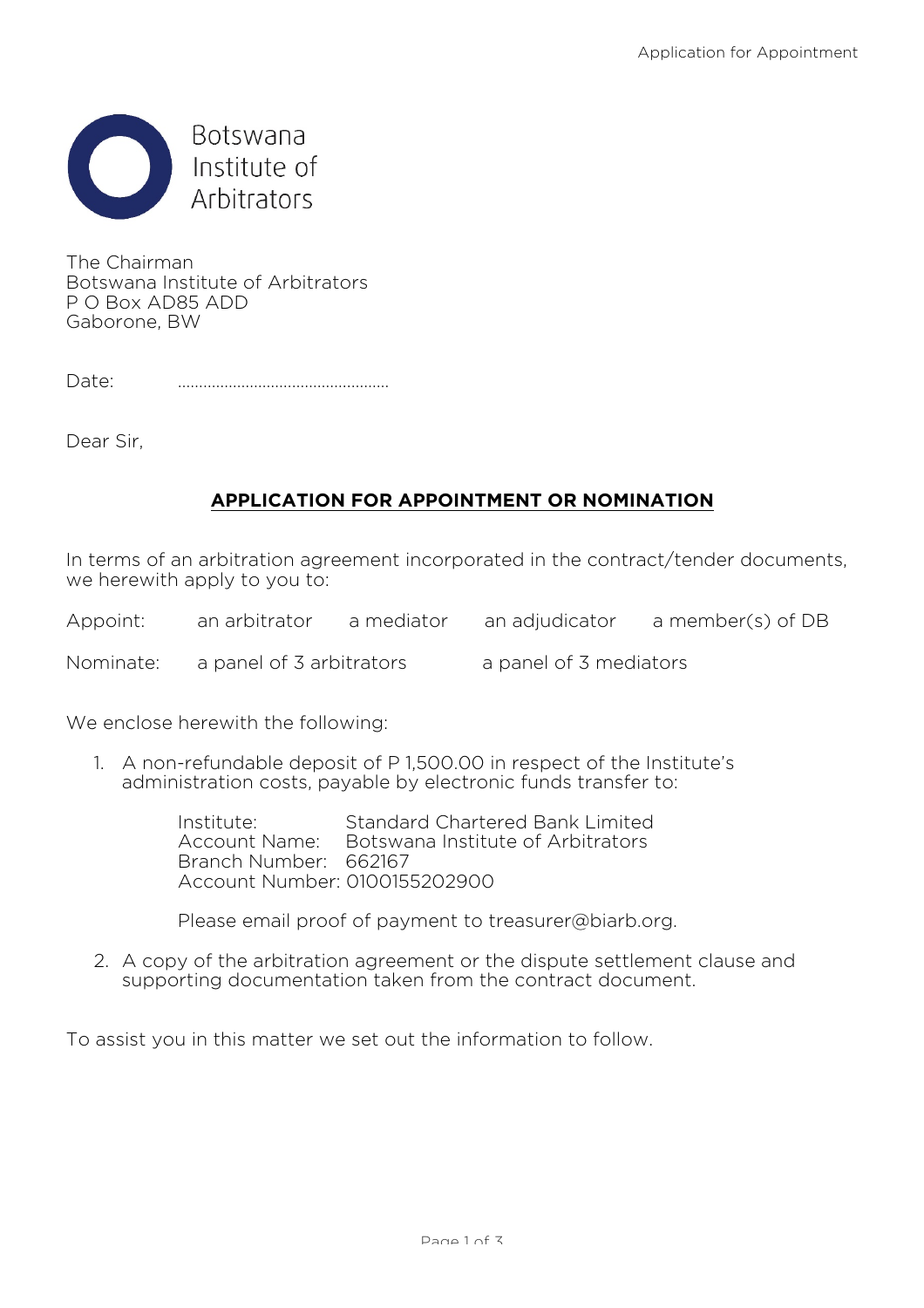## **Contractor's Particulars:**

## **Client's Particulars:**

Short description of the dispute (e.g. breach of contract, legal matters, payment):

Type of contract used, e.g. FIDIC, BIFSA, JBCC, BIDP, Abcon, Other (if applicable):

Type of subject/project, e.g. office block, house, fast food outlet: